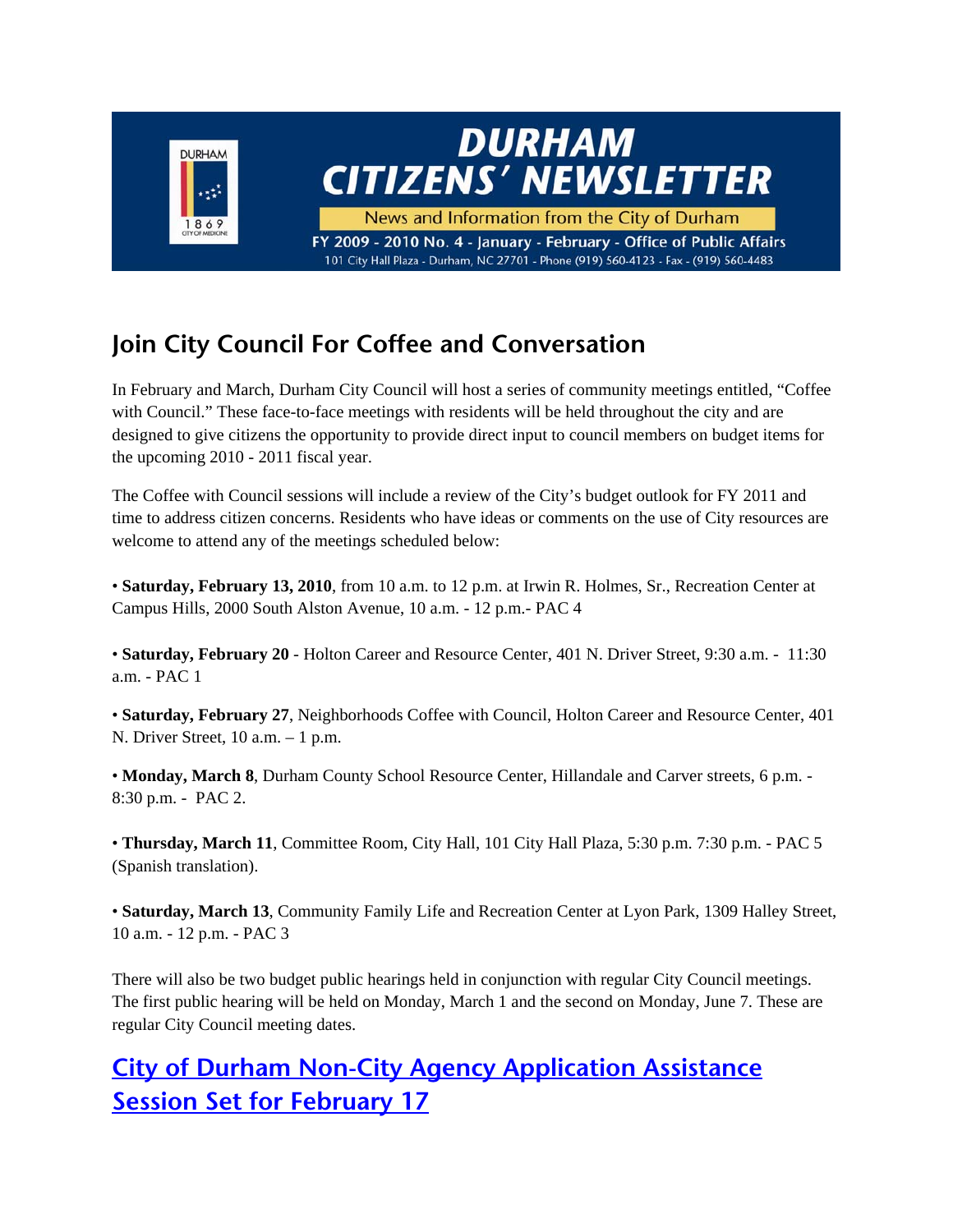City of Durham 2010-2011 Non-City Agency (NCA) grant applications will be available through a new, online application process beginning February 17 on the City's Web site. NCA grants fund operations between July 1, 2010 and June 30, 2011. NCA grant funds can be used for any type of expenditure (personnel, operating, capital and administrative or programmatic). Agencies interested in applying for this funding should provide services that support Durham City Council's eight goals. NCA funds can only be used for operations occurring within the city limits. In order to be eligible for NCA funds, the agency must be recognized as a  $501(c)$  3 non-profit by the Internal Revenue Service (IRS), must be incorporated in North Carolina, and must provide services in the city.

### **Sustainable Landscapes Workshop Offers Guidance for "Greener" Gardens Feb. 15.**

Next month, gardeners interested in learning how to create productive garden beds while protecting Durham's water quality at the same time will get their chance at a workshop focusing on sustainable garden management techniques.

On Monday, February 15, 2010, from 9 a.m. to 3 p.m., workshops participants will learn about a wide variety of techniques to help protect Durham's water sources, such as how to manage soil for best results; smart watering techniques; how to install rain gardens; and how to create raised vegetable beds.

The workshop will be held at the Durham County Cooperative Extension, located at 721 Foster Street, Durham. The cost to attend is \$25 per person, which includes lunch. The registration deadline is Monday, February 8.

#### **Subscribe to the City Manager's Report**

Receive the latest information and important City news via e-mail with the City Manager's Report. The report from City Manager Thomas J. Bonfield highlights the latest happenings in Durham City Government. To subscribe, visit www.durhamnc.gov/managersreport.

### **Police and Fire Alarm Ordinance Update**

On January 1 of each year, all alarm users who are currently registered and permitted will have their alarm occurrences reset to zero in accordance with the City's police and fire alarm ordinance.

In January 2006, the City revised its police and fire alarm ordinance to encourage proper use of alarm systems. The ordinance requires residents and businesses to acquire a permit to operate an alarm system after they have an alarm incident deemed to be false. There is no fee to obtain the permit. The civil penalty fee schedule for false alarm activation can be found on the City's Web site at http://www.durhamnc.gov/council/false\_alarm.cfm.

For information on the ordinance or to get a permit form, see the City's Web site, call the City's General Billing and Collection Division at (919) 560-4700, e-mail mailto:falsealarm@durhamnc.gov, or call Durham One Call at (919) 560-1200.